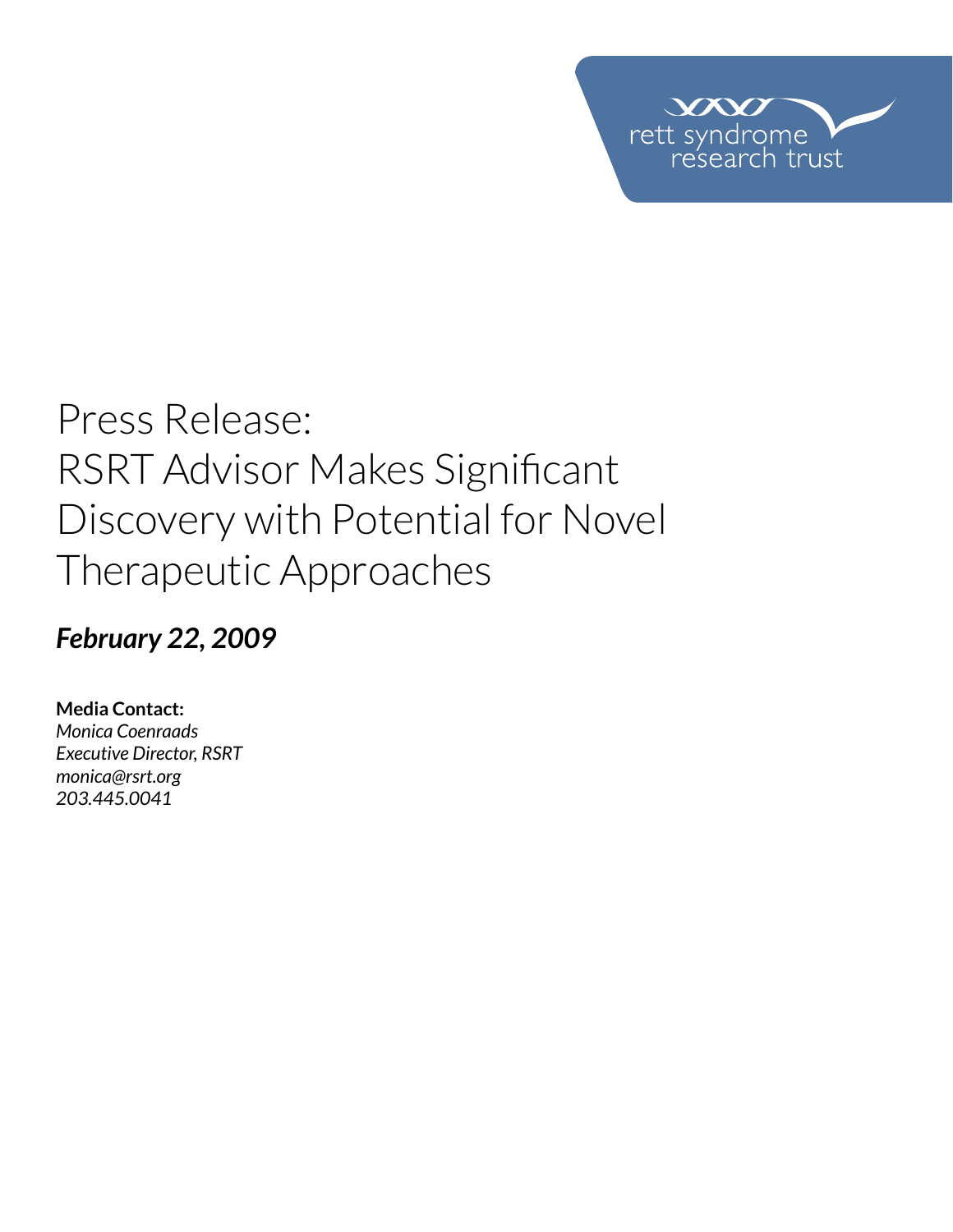## RSRT Advisor Makes Significant Discovery with Potential for Novel Therapeutic Approaches



 $VX$ 

A paper published online today in Nature Neuroscience reveals the presence of methyl CpG binding protein 2 (MeCP2) in glia. MeCP2 is a protein associated with a variety of neurological disorders, including Rett Syndrome, the most physically disabling of the autism spectrum disorders. The researchers show that MeCP2-deficient astrocytes (a subset of glia) stunt the growth of neighboring neurons. Remarkably, these neurons can recover when exposed to normal glia in culture.

The discovery was made by Gail Mandel, Ph.D. of the Vollum Institute at Oregon Health and Science University and a Howard Hughes Medical Institute investigator and Nurit Ballas, Ph.D., a research associate, at the time, in the Mandel lab at the State University of New York at Stony Brook. Dr. Mandel is a scientific advisor of the Rett Syndrome Research Trust (RSRT) a recently formed nonprofit organization intensively focused on the development of treatments and cures for Rett Syndrome and related MECP2 disorders.

Rett Syndrome strikes little girls almost exclusively, with first symptoms usually appearing before the age of 18 months. These children lose speech, motor control and functional hand use, and many suffer from seizures, orthopedic and severe digestive problems, breathing and other autonomic impairments. Most live into adulthood, and require total, round the clock care. Individuals with Rett and their families suffer the emotional and financial cost of the wide range of symptoms and the ongoing struggles to address them.

Glial cells, which reside throughout the nervous system, comprise the vast majority (90%) of cells in the brain. Glia support and interact with neurons in innumerable ways, from providing the structural underpinnings and guidance of axons and dendrites (the neuronal processes that carry information), to creating protective insulation for axons. These and other glial functions are essential to the health of neurons.

Since MECP2 is located on the X chromosome, girls with Rett Syndrome are mosaic: cells with a healthy copy of the gene lie side by side with cells that have the mutated version. Mandel and colleagues found that MECP2- deficient astrocytes could not sustain normal neuronal growth. In fact, their experiments suggest that MeCP2-deficient astrocytes secrete a toxic factor that impacts the entire neighborhood of neurons, including neurons with wildtype (normal) MECP2.

Conversely, they found that wildtype astrocytes could restore the stunted growth of MeCP2-deficient neurons. This finding supports the 2007 Science publication by Professor Adrian Bird showing reversal of Rett symptoms in adult mouse models of the disorder. Results from ongoing in vivo mouse studies deleting MeCP2 in glia are promising in terms of supporting the culture studies.

"This new study adds to the growing body of evidence that glial cells are critically important contributors to neurological diseases and therefore attractive targets for drug development," said Ben Barres, Professor and Chair of the Department of Neurobiology at Stanford University and a glial cell expert.

Recent studies from multiple groups, including the lab of Dr. Tom Maniatis, a neurodegenerative disease researcher at Harvard University, have implicated glia in Lou Gehrig's disease (Amyotrophic Lateral Sclerosis – ALS), a devastating neurodegenerative disorder that leads to the death of motor neurons and total paralysis. "In Rett Syndrome, faulty glia seem to poison neurons, inhibiting growth; in ALS glia appear to release a toxic factor that kills motor neurons." Maniatis stated that "studies of the role of glia in a broad spectrum of neuronal diseases should lead to exciting advances in understanding disease mechanisms."